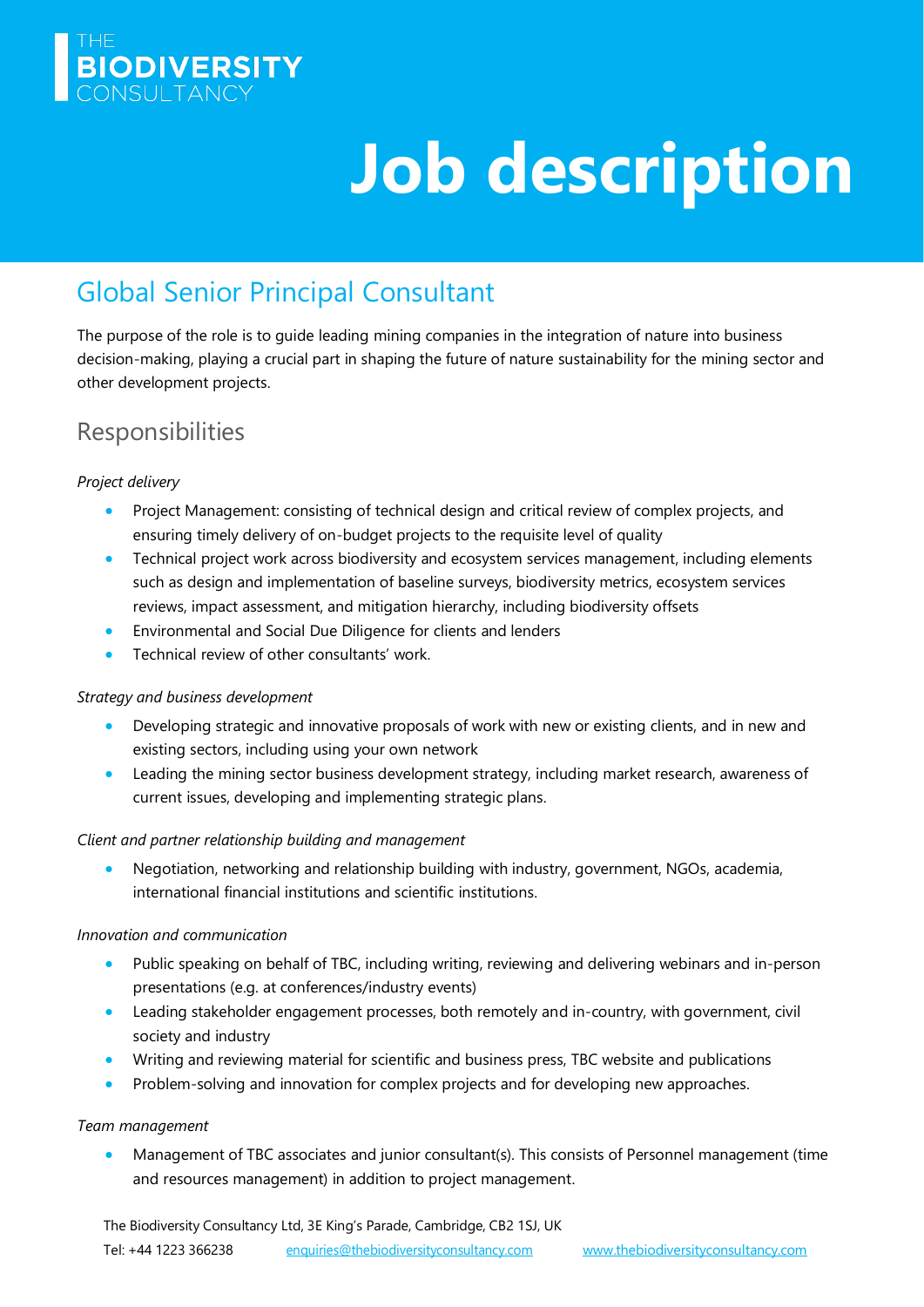#### Essential attributes

- At least ten years' relevant experience
- Experience of applying lender requirements, particularly International Finance Corporation's Performance Standard 6, to development projects in emerging economies in extractives, renewable energy and/or agribusiness sectors
- Experience of managing and delivering multiple complex projects, as well as project sponsorship/oversight
- Excellent writing and verbal communication skills
- Experience of supervising or managing individuals and/or small teams
- Experience of reviewing work and providing QAQC
- Familiarity with international biodiversity, ecosystem services, natural resource and livelihood issues, especially in emerging economies
- Sufficient GIS skills to design and evaluate analyses with our GIS team
- Willingness and enthusiasm to travel globally and work in challenging environments
- Good track record of business development and client relationship management
- Experience of working with mining companies on nature projects or programmes
- A good Honours and Masters degree or other postgraduate qualification in relevant disciplines.

#### Desirable attributes

- Experience of one or more of the following sectors: energy, renewables, agribusiness, supply chain, consumer goods, investment finance and/or government.
- A background as a field conservation specialist, understanding how to make conservation theory work in practice with communities and governments
- An expert in biodiversity priority setting; a conservation planner; a protected areas specialist; HCV specialist; ecosystem services specialist or in biodiversity policy; expertise in restoration ecology; experience in community-biodiversity issues such as livelihoods and NTFPs
- Experience of scientific publishing
- Solid consultancy experience
- Proven ability to work in French or Spanish
- Advanced knowledge of GIS.
- PhD in a relevant discipline.

## Role details

- Senior Principal Consultant
- Permanent
- Within reach of Cambridge, UK, or home-based elsewhere.
- Full-time (near full-time also considered)
- Salary range: £55,000-£72,000 PA (Full time) + benefits (25 days' holiday, work pension scheme, life insurance and flexible working opportunities).